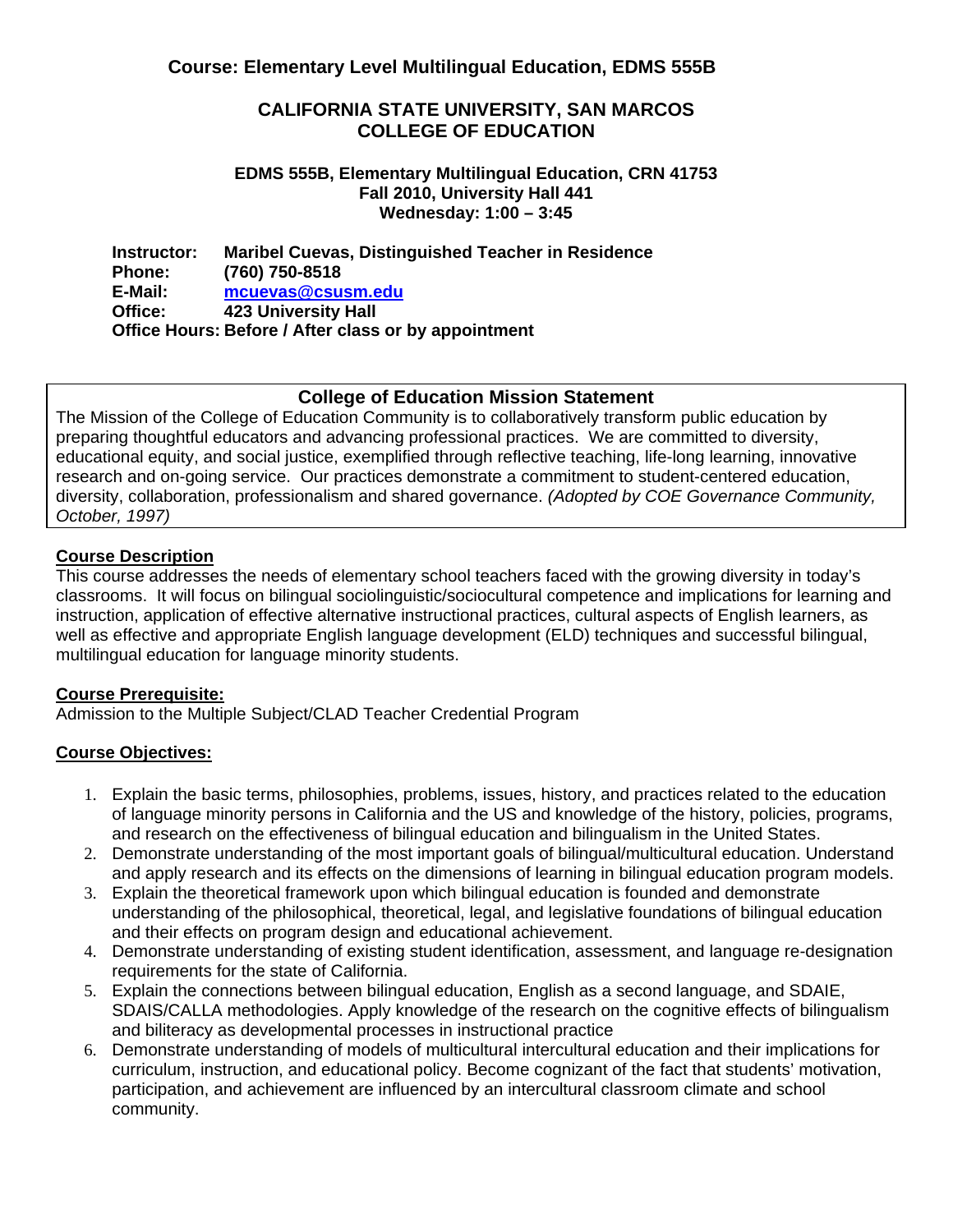- *Policy of the State of California* 7. Gain knowledge and understanding pertaining to similarities and differences between, contributions of, exchanges between, and varying perspectives of the populations referenced in *the Non- Discrimination*
- among languages. 8. Demonstrate knowledge of the transferability between primary and target language with the understanding that the level of transferability is affected by the level of compatibility and may vary
- resource. 9. Promote authentic parental participation that includes learning about school systems, assuming leadership roles and affecting policy and understanding of the family as a primary language and cultural

## **Required Texts:**

Echevarria, J., Vogt, M., and Short, D. (2008). *Making Content Comprehensible for English Language Learners: The SIOP Model,* 3rd Edition. Boston, MA: Allyn and Bacon.

English-Language Development Standards for California Public Schools K-12 (You can download the ELD standards from the CDE website (www.cde.ca.gov).

Moodle – Assigned articles

## **Authorization to Teach English Learners**

This credential program has been specifically designed to prepare teachers for the diversity of languages often encountered in California public school classrooms. The authorization to teach English learners is met through the infusion of content and experiences within the credential program, as well as additional coursework. Students successfully completing the program receive a credential with authorization to teach English learners. (*Approved by CCTC in SB2042 Program Standards – August 2002*).

# **Student Learning Outcomes**

## **Teacher Performance Expectation (TPE) Competencies:**

The course objectives, assignments, and assessments have been aligned with the CTC standards for the Multiple and Single Subject(s) Credential. This course is designed to help teachers develop the skills, knowledge, and attitudes necessary to assist schools and district in implementing effective programs for all students. The successful candidate will be able to merge theory and practice in order to realize a comprehensive and extensive educational program for all students. The following TPE is addressed in this course:

## **TPE 15**: **Social Justice and Equity**

- Valuing socially equitable teaching, learning, and schooling in a variety of organizational settings
- Incorporating pluralism and divergent perspectives on educating diverse students
- Democratizing public education to achieve social justice and equity

## **California Teacher Performance Assessment (CalTPA):**

system of teacher performance assessment (TPA), to be embedded in the credential program of preparation.<br>At CSUSM this assessment system is called the CalTPA or the TPA for short. Beginning July 1, 2008 all California credential candidates must successfully complete a state-approved

To assist your successful completion of the TPA a series of informational seminars are offered over the course of the program. TPA related questions and logistical concerns are to be addressed during the seminars. Your attendance to TPA seminars will greatly contribute to your success on the assessment.

Additionally, COE classes use common pedagogical language, lesson plans (lesson designs), and unit plans (unit designs) in order to support and ensure your success on the TPA and more importantly in your credential program.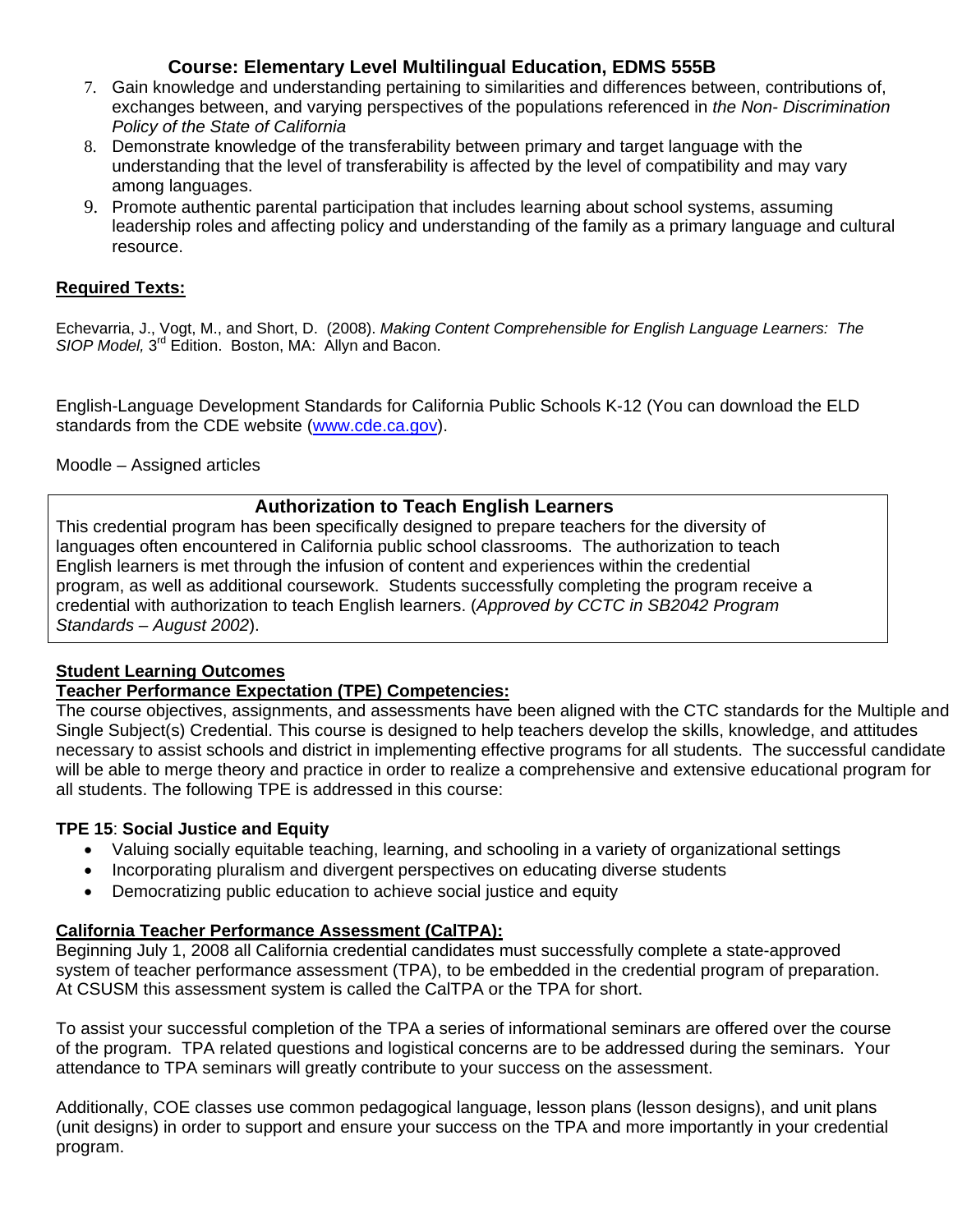The CalTPA Candidate Handbook, TPA seminar schedule, and other TPA support materials can be found on the COE website provided at the website provided: http://lynx.csusm.edu/coe/CalTPA/CalTPAdocuments.asp

# **College of Education Attendance Policy**

 circumstances, s/he should contact the instructor as soon as possible. *(Adopted by the COE Governance*  Due to the dynamic and interactive nature of courses in the College of Education, all students are expected to attend all classes and participate actively. At a minimum, students must attend more than 80% of class time, or s/he may not receive a passing grade for the course at the discretion of the instructor. **Individual instructors may adopt more stringent attendance requirements**. Should the student have extenuating *Community, December, 1997).* 

## **Students with Disabilities Requiring Reasonable Accommodations:**

Students with disabilities who require reasonable accommodations must be approved for services by providing appropriate and recent documentation to the Office of Disable Student Services (DSS). This office is located in Craven Hall 5205, and can be contacted by phone at (760) 750-4905, or TTY (760) 750-4909. Students authorized by DSS to receive reasonable accommodations should meet with their instructor during office hours or, in order to ensure confidentiality, in a more private setting.

# **Course Requirements:**

| • Attendance, Participation, & Professional Disposition | 14 | points |
|---------------------------------------------------------|----|--------|
| • ELL/Immigrant interview                               | 20 | points |
| • ELD / SDAIE Lesson Observation & Write-up             | 15 | points |
| • CAT SDAIE Lesson Designs                              | 25 | points |
| • Reflective Statements: TPE 15                         | 5  | points |
| • Reading Response (4 points each)                      | 16 | points |
| • Multicultural Literature Annotation                   | 5  | points |
|                                                         |    |        |

## **Grading Standards**

In this class, all students begin with 100 points. Points will be deducted from your total, based on the quality of the work you turn in for each assignment.

 submitted as specified in class on the due date. **Assignments not submitted on due date will lose 10% of**  In addition, all students are expected to participate in class activities and demonstrate reflective learning. It is important that students are well prepared for course sessions by completing the readings and assignments scheduled before class meetings. Unless otherwise negotiated with the instructor, all assignments are to be **earned credit per day.** Assignments should be typed and double-spaced.

All work needs to be turned in to WebCT.

All assignments must be turned in no later than Friday, October  $29<sup>th</sup>$  to receive credit.

The following grading scale will be used with the points students have remaining at the end of class:

| 93-100%A        |  |
|-----------------|--|
| 90-92%A-        |  |
| 88-89%B+        |  |
| 83-87%B         |  |
| 80-82%B-        |  |
| <u>75-79%C+</u> |  |
|                 |  |
| 70-71C-         |  |
| 60-69%D         |  |
| 59% and belowF  |  |

*Note: Students are reminded that the College requires completion of this course with a C+ or higher.* 

## **All University Writing Requirement:**

Writing requirements for this class will be met as described in the assignments above. Every course at the university, including this one, must have a writing requirement of at least 2500 words. TPA Assessment will count toward this requirement.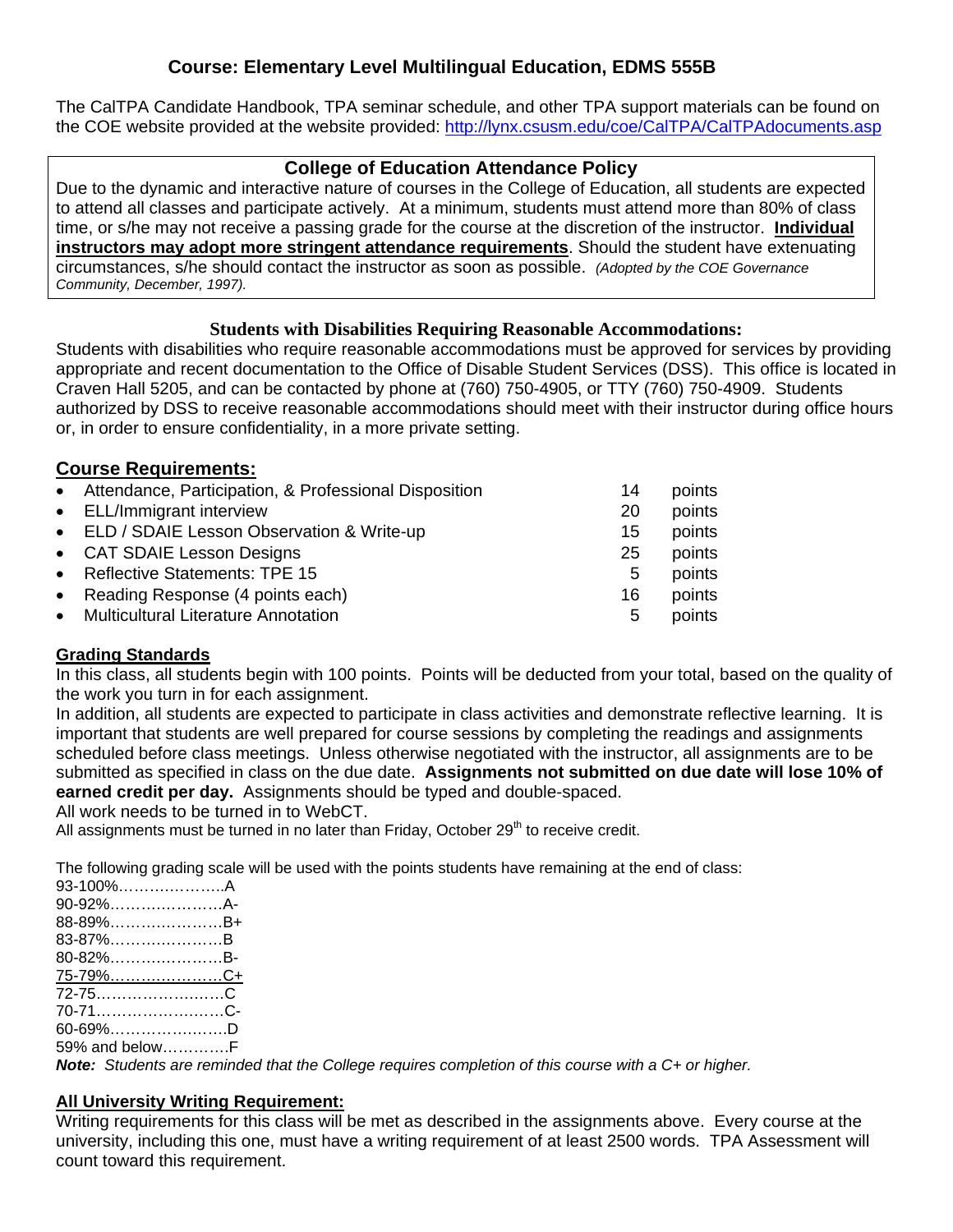#### **CSUSM Academic Honesty Policy:**

"Students will be expected to adhere to standards of academic honesty and integrity, as outlined in the Student Academic Honesty Policy. All written work and oral presentation assignments must be original work. All ideas/materials that are borrowed from other sources must have appropriate references to the original sources. Any quoted material should give credit to the source and be punctuated with quotation marks.

Students are responsible for honest completion of their work including examinations. There will be no tolerance for infractions. If you believe there has been an infraction by someone in the class, please bring it to the instructor's attention. The instructor reserves the right to discipline any student for academic dishonesty in accordance with the general rules and regulations of the university. Disciplinary action may include the lowering of grades and/or the assignment of a failing grade for an exam, assignment, or the class as a whole."

Incidents of Academic Dishonesty will be reported to the Dean of Students. Sanctions at the University level may include suspension or expulsion from the University.

#### **Plagiarism:**

As an educator, it is expected that each student will do his/her own work, and contribute equally to group projects and processes. Plagiarism or cheating is unacceptable under any circumstances. If you are in doubt about whether your work is paraphrased or plagiarized see the Plagiarism Prevention for Students website http://library.csusm.edu/plagiarism/index.html. If there are questions about academic honesty, please consult the University catalog.

#### **Use of Technology:**

Students are expected to demonstrate competency in the use of various forms of technology (i.e. word processing, electronic mail, WebCT6, use of the Internet, and/or multimedia presentations). Specific requirements for course assignments with regard to technology are at the discretion of the instructor. Keep a digital copy of all assignments for use in your teaching portfolio. All assignments will be submitted online, and some will be submitted in hard copy as well. Details will be given in class.

#### **Electronic Communication Protocol:**

Electronic correspondence is a part of your professional interactions. If you need to contact the instructor, WebCT e-mail is often the easiest way to do so. It is my intention to respond to all received e-mails in a timely manner. Please be reminded that e-mail and on-line discussions are a very specific form of communication, with their own nuances and etiquette. For instance, electronic messages sent in all upper case (or lower case) letters, major typos, or slang, often communicate more than the sender originally intended. With that said, please be mindful of all e-mail and on-line discussion messages you send to your colleagues, to faculty members in the College of Education, or to persons within the greater educational community. All electronic messages should be crafted with professionalism and care.

Things to consider:

- Would I say in person what this electronic message specifically says?
- How could this message be misconstrued?
- Does this message represent my highest self?
- Am I sending this electronic message to avoid a face-to-face conversation?

In addition, if there is ever a concern with an electronic message sent to you, please talk with the author in

#### **ASSIGNMENT DESCRIPTIONS**

# **1. Attendance, Professional Disposition, and Class Participation 14 points**

#### First is the expectation that you will attend all class sessions prepared to actively participate in class activities, group and individual sharing, and discussions on various topics and assigned reading**. Points will be deducted for each full day absence. A student who misses more than two (2) days of class will not pass this class (see the College of Education Attendance Policy). Arriving late and leaving early may**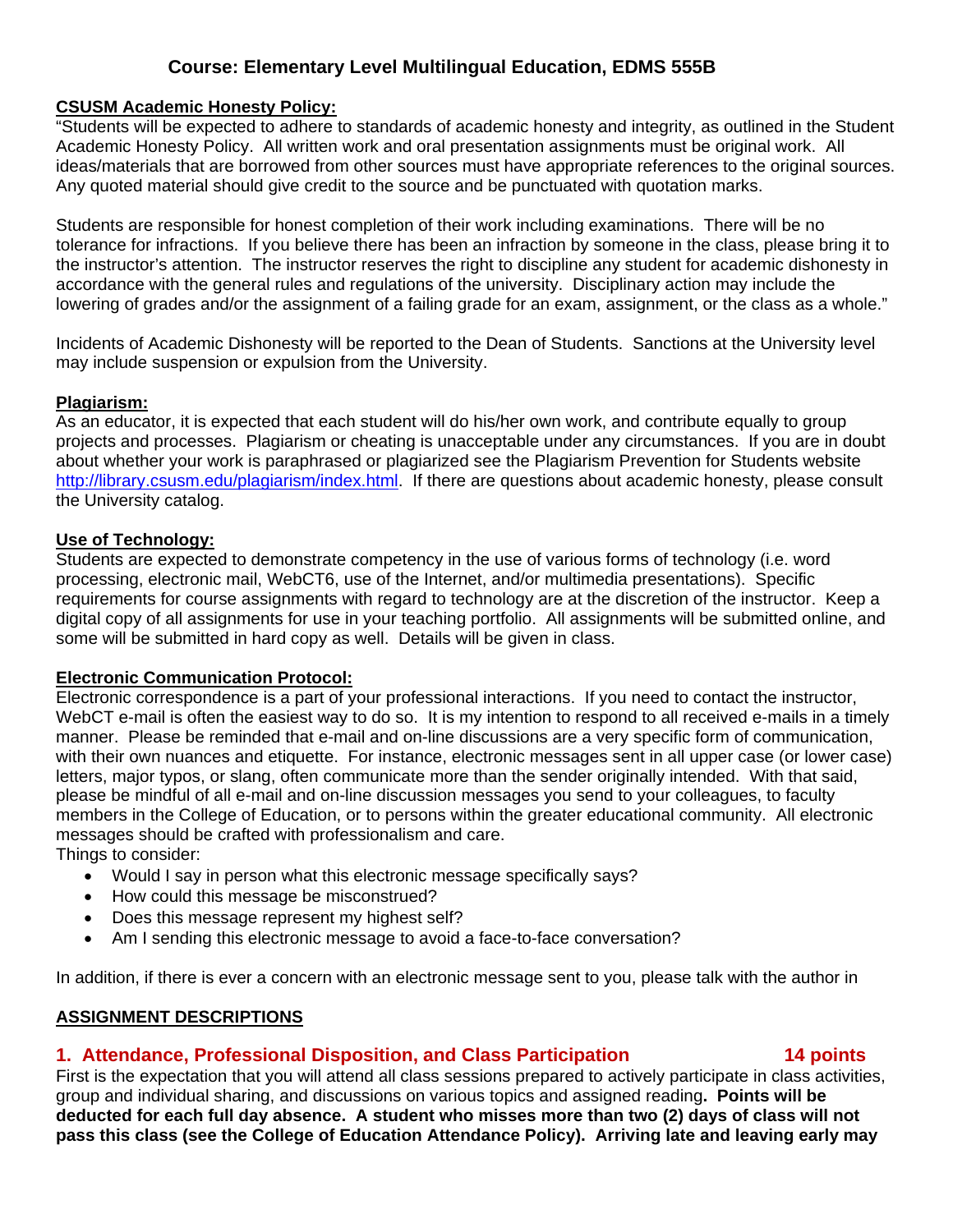**be documented as a ½ day absence.** An opportunity to earn extra credit points will be announced midsemester.

 the description below and the CSUSM College of Education's Mission Statement for guidelines. Professional, credentialed educators are evaluated on "performance of non-instructional duties and responsibilities" by their administrators. Punctuality, attendance, collaboration with colleagues, and professionalism fall under this category. Your professional disposition is related to how you conduct yourself in class and at a school site. Please communicate any attendance issues directly with the instructor. Please see

### **CSUSM College of Education Professional Dispositions**

The California State University San Marcos College of Education fosters the development of the following professional dispositions among our candidates. Candidates increasingly reflect these dispositions in their work with students, families, and communities.

- **Social Justice and Equity:** Candidates appreciate the languages, communities, and experiences learners bring to the classroom. Candidates advocate for and support marginalized communities and individuals.
- **Collaboration:** Candidates learn and practice the skills of collaboration in their coursework and use them in their professional interactions with students, colleagues, parents, caregivers and those in the wider community.
- **Critical Thinking:** Candidates analyze various professional contexts, resulting in more informed decision making about professional practice.
- **Professional Ethics:** Candidates learn to make and act on well-reasoned, principled judgments.
- **Reflective Teaching and Learning:** Candidates critically review their professional practice and the impact it has on student success.
- experiences throughout their career. **Life-Long Learning:** Candidates are committed to actively seeking new knowledge, skills and

## **2. ELL/Immigrant Interview 20 points**

The purpose of this assignment is to better understand the life of an English language learner and/or immigrant living in our country. You will interview an individual who has learned or is learning English as a second language. This adult person can be a fellow student, someone you know, or someone you seek out. Through the interview process, you will find out how the person has acquired or is acquiring English and any Challenges and/or successes faced by immigrants as they learn a new language and culture. Guideline for the interview questions and a rubric for scoring this assignment will be shared in class. Assignment will be submitted in class; length 2-3 pages maximum. More information on the criteria and expectations of this assignment will be explained in detail in class.

# **3. ELD / SDAIE Lesson Observation & Write-up 15 points**

The purpose of this assignment is for you to see instruction for English Language Learners in action and to observe the strategies teachers implement during instruction, as well as the engagement and interaction of all the students. Detailed instructions and a 'check-list for this observation, as well as a rubric for scoring this assignment will be shared in class. Assignment will be submitted to Moodle and brought to class; length 2-3 pages maximum.

# **4. Critical Assessment Task**

# **Social Justice and Equity Multicultural Lesson Designs 1998 18 and 25 points 1998 18 and 25 points**

The purpose of this assignment is to provide differentiated instruction with the sound methodologies, principles, and strategies appropriate for English language learners at 3 different language proficiency levels using the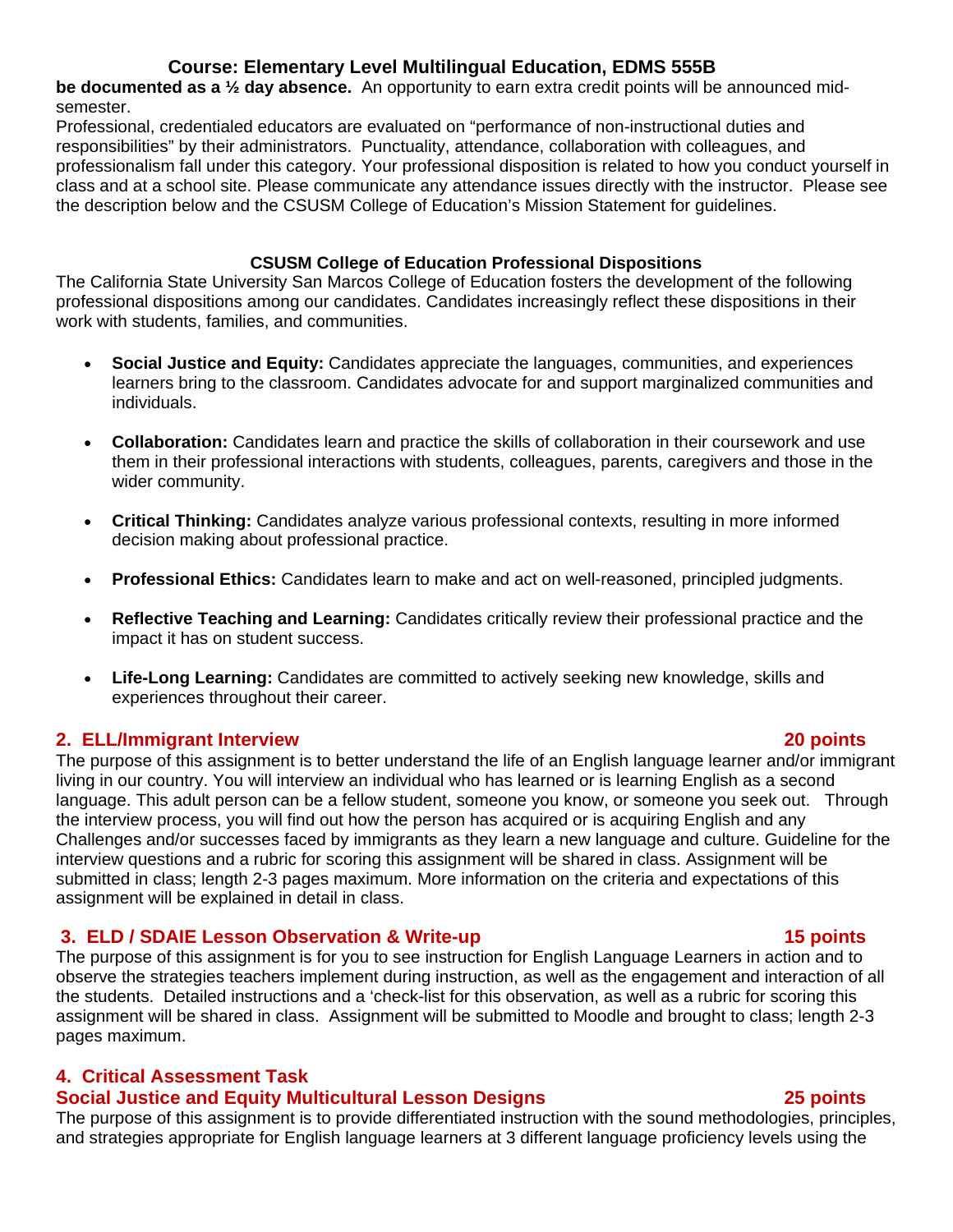TPA Lesson Design Template. Use the best practices methodologies and pedagogy for English Learners as you design instructional experiences for your students.

Your lesson design will contain:

- Content objective and language objective, posted and explained to students
- Evidence of Lesson Preparation
- Evidence of Building Background
- Evidence of Comprehensible Input
- Evidence of Learning, Scaffolding, and Questioning Strategies
- Evidence of Student Interaction
- Evidence of hands on practice and application of new learning
- Evidence thoughtful lesson delivery
- Evidence of Review and Assessment

You may work in a group of 2 to 4 students to create a Collection of Lesson Designs. Together you will collaborate to select a grade level, content area and Social Justice Theme to center your collection around. Each group member will then individually design a lesson using the Lesson Design Template. Submit all Lesson Designs bound together.

#### **Statement of participation.**

 $\bullet$ 

As a group, write a paragraph describing each member of the group's participation and contributions to the completed project

 This assignment and scoring rubric will be fully explained in class. Please include an appendix of any supplementary materials you designed or borrowed including black line masters of graphic organizers, worksheets, or assessments. Remember to give credit where credit is due.

| <b>Criteria</b>                                                       | <b>Developing</b>                                                                                                                                                                                                           | <b>Nearly</b><br><b>Meets</b>                                                                                                                                                                                                | <b>Meets</b>                                                                                                                                                                                                                                                                                                       | <b>Exceeds</b>                                                                                                                                                                                                                                                                                                                                                                      |
|-----------------------------------------------------------------------|-----------------------------------------------------------------------------------------------------------------------------------------------------------------------------------------------------------------------------|------------------------------------------------------------------------------------------------------------------------------------------------------------------------------------------------------------------------------|--------------------------------------------------------------------------------------------------------------------------------------------------------------------------------------------------------------------------------------------------------------------------------------------------------------------|-------------------------------------------------------------------------------------------------------------------------------------------------------------------------------------------------------------------------------------------------------------------------------------------------------------------------------------------------------------------------------------|
| <b>SIOP/SDAIE</b><br><b>Lesson</b><br>Design                          | Candidates know and<br>can apply few of the<br>pedagogical theories,<br>principles, and<br>instructional practices<br>for English learners.<br>English learners do not<br>comprehend key<br>academic concepts<br>and ideas. | Candidates know<br>many pedagogical<br>theories, principles,<br>and instructional<br>practices for English<br>learners, but cannot<br>apply them in a<br>comprehensive<br>manner.                                            | Candidates know<br>and can apply<br>pedagogical<br>theories, principles,<br>and instructional<br>practices for<br>comprehensive<br>instruction of<br>English learners.                                                                                                                                             | Candidates know and<br>can apply pedagogical<br>theories, principles,<br>and instructional<br>practices for<br>comprehensive<br>instruction of <b>ALL</b><br>English learners.                                                                                                                                                                                                      |
| <b>TPE 15</b><br><b>Social</b><br><b>Justice and</b><br><b>Equity</b> | Candidates do not<br>address issues of<br>social justice and<br>equity in the<br>classroom, and<br>lessons are not<br>designed for students<br>from diverse<br>backgrounds.                                                 | Candidates know<br>many issues of<br>social justice and<br>equity, but lessons<br>do not include<br>instructional<br>practices for diverse<br>students and are not<br>grounded in theories<br>of multicultural<br>education. | Candidates know<br>and can apply<br>issues of social<br>justice and equity<br>in the classroom.<br>Lessons include<br>instructional<br>practices that are<br>grounded in<br>multicultural<br>education, and<br>provide equitable<br>outcomes for<br>students from<br>different linguistic,<br>cultural, social and | Candidates know and<br>apply issues of social<br>justice and equity in<br>their lessons. Lessons<br>apply instructional<br>strategies grounded in<br>theories, principles &<br>ideas of multicultural<br>education, ensure<br>equitable outcomes for<br>all students from<br>different backgrounds,<br>and are designed<br>collaboratively with<br>stakeholders<br>representing all |

### **Critical Assessment Task, Social Justice and Equity Multicultural Literacy Designs - Scoring Rubric**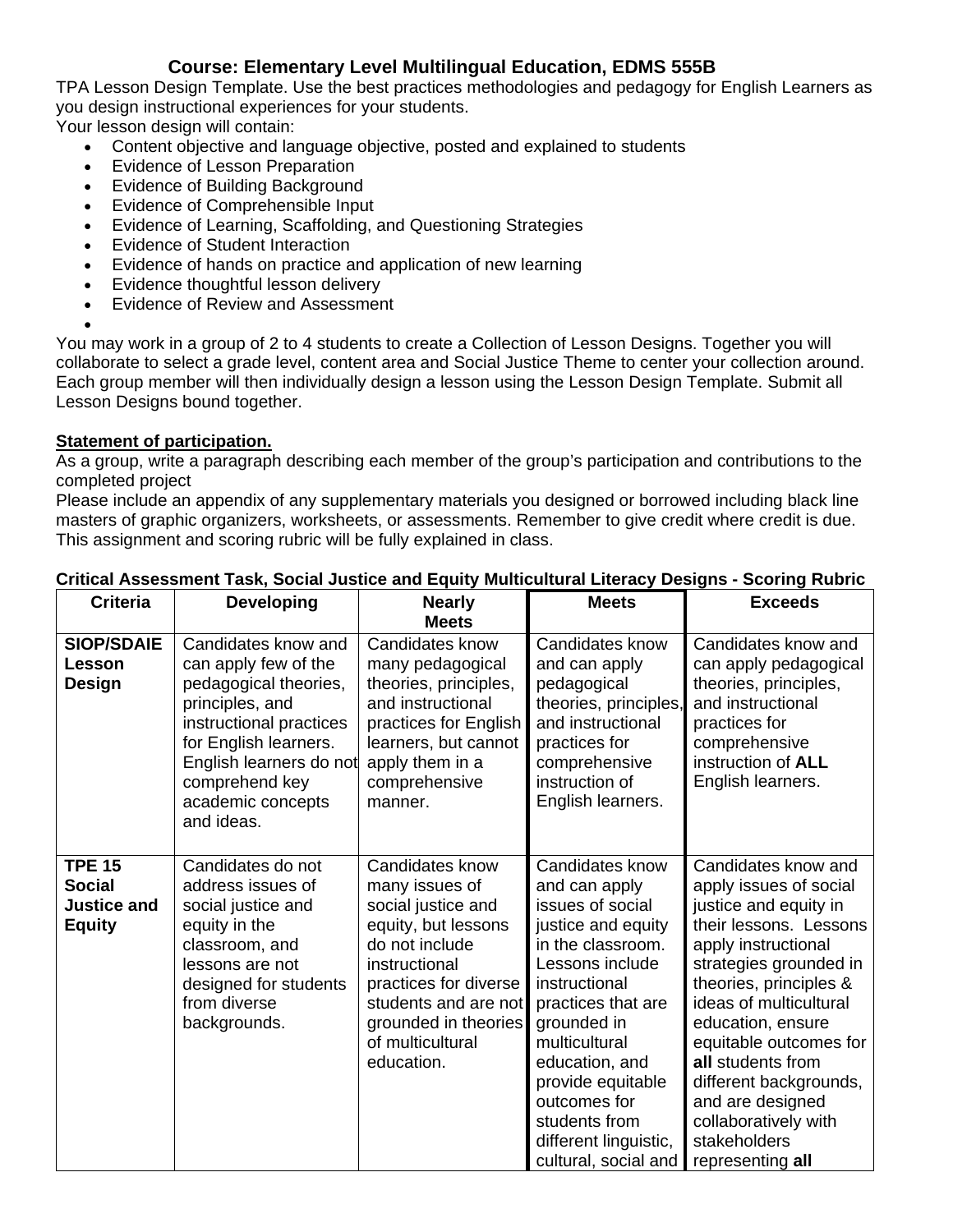| <b>Course: Elementary Level Multilingual Education, EDMS 555B</b> |  |  |              |                 |
|-------------------------------------------------------------------|--|--|--------------|-----------------|
|                                                                   |  |  | economic     | students in the |
|                                                                   |  |  | backgrounds. | classroom.      |

# **Lesson Presentations**

Each group will have 15-20 minutes engage the class in one of their SDAIE and Social Justice and Equity Lesson Designs to the class*.*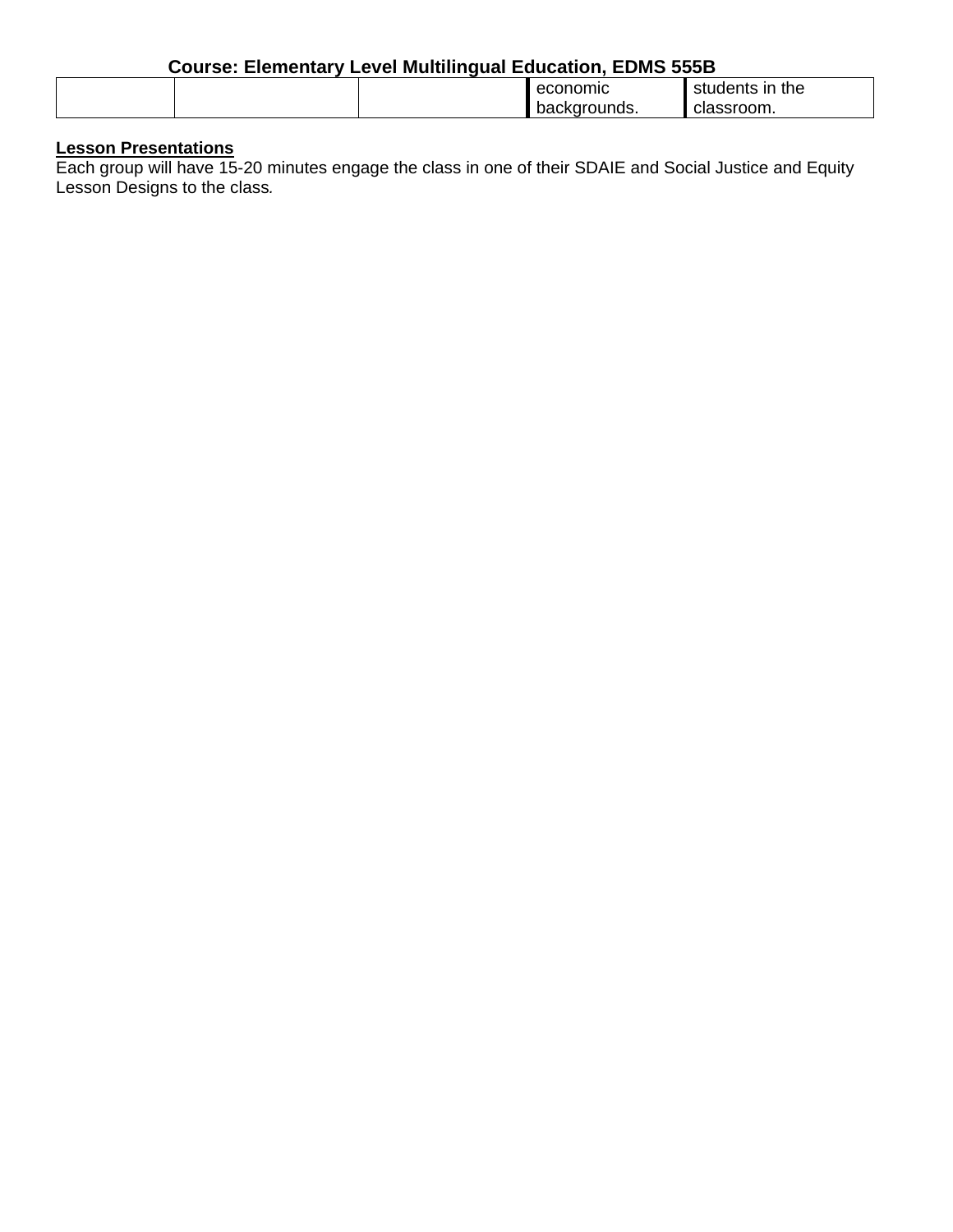# **5. TPE 15 Reflective Statement 6 and 5 points 3 points 3 points 3 points 3 points 3 points 3 points 3 points 3 points 3 points 3 points 3 points 3 points 3 points 3 points 3 points 3 points 3 points 3 points 3 points 3 po**

#### **Teacher Performance Expectation 15:**

#### **Social Justice and Equity**

Teacher candidates will be able to identify issues of social justice and equity in the classroom and can apply appropriate instructional strategies to ensure equal outcomes for diverse students. They will be familiar with ideas, definitions, and major theorists in the fields of multicultural education, social reconstruction, and democratic education. Pluralism and divergent perspectives on educating students will be the foundation of designing effective lessons and instructional practices for diverse students. Candidates will understand when and how to collaborate with others, especially curriculum specialists, community leaders, and parents on preparing relevant and appropriate instructional activities, curricular units, and school structures that would provide equitable outcomes for students from different linguistic, cultural, and social economic backgrounds.

#### **Assignment Objective:**

Students will write a final reflection that demonstrates knowledge gained through meeting the objectives of this course relating to social justice and equity and themselves as future teachers:

#### **Directions**

Write a thoughtful, one or two-paragraph reflection on each of the three areas. Use the readings, (SIOP, Diaz-Rico) assignments, (EL/Immigrant Interview, ELD Lesson Observation, Social Justice and Equity Lesson Design) power points, discussions, and group activities as reference for your reflections. You may use this Word document for your answers.

## **TPE 15 Social Justice and Equity Reflection Questions**

1. What do you consider the most important issue dealing with *social justice and equity* in the classroom that you will face as a new teacher? How, as a new teacher, will you respond to this challenge?

2. What ideas and strategies will you bring into your classroom to ensure a *socially just* environment and *equitable outcomes* for all students?

3. Describe how your experience learning, reading, and writing about issues of *social justice and equity* in education will help you be successful as a teacher. Speak to these four points:

- **a. Pedagogy**
- **b. Curriculum**
- **c. Collaboration**
- **d. Professional Development**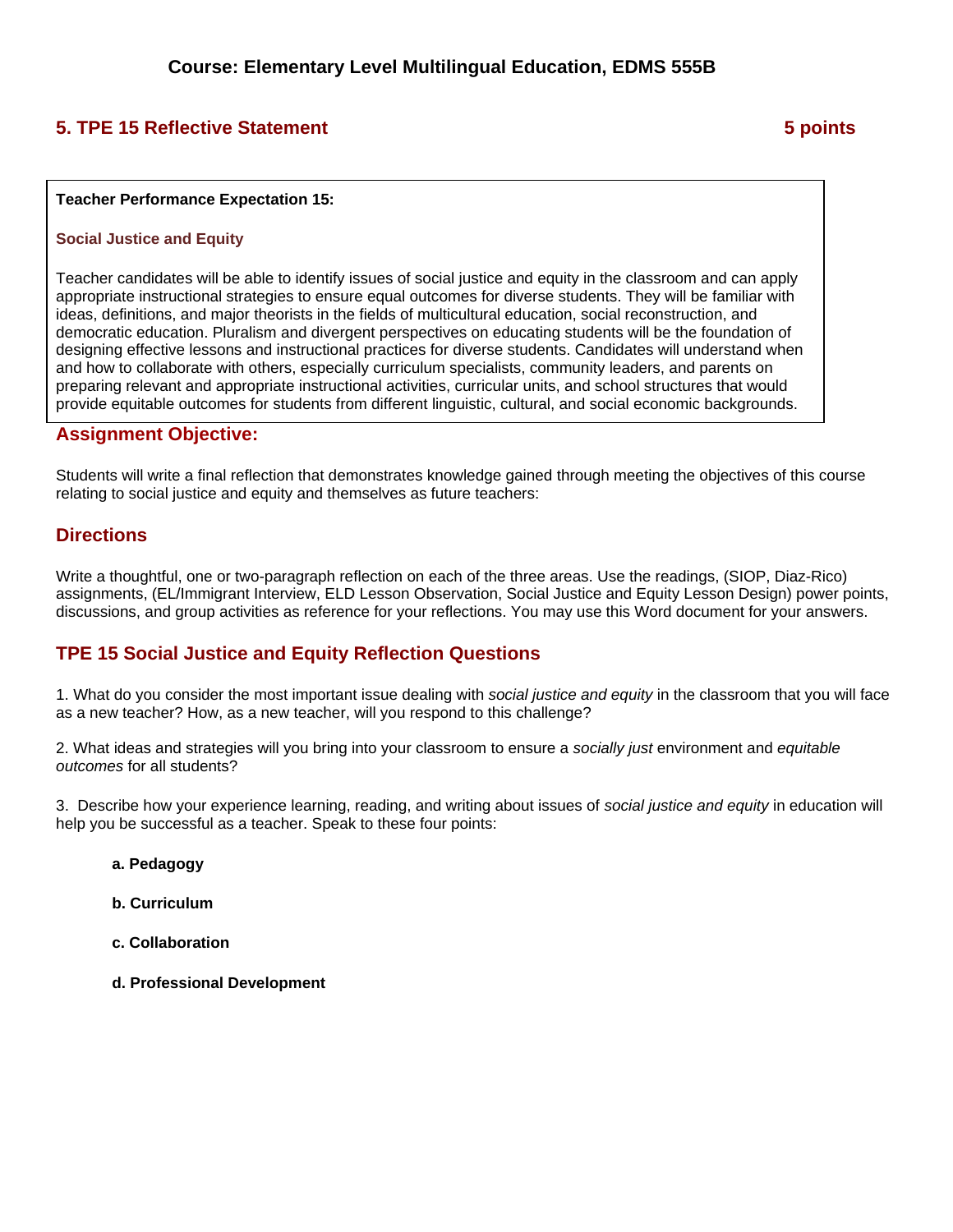person in order to correct any confusion.

## **6. Reading Response (4 points each) 16 points**

## Reflections are based on the readings, discussed topics in class, and additional readings on Cougar Courses.

Reading Reflections will be discussed at the beginning of the class session on which they are due, and **must**  include:

- A written analysis of the assigned topic that reflects understanding of the key concepts, including specific examples from the required readings.
- A reflection of the topic including connections that can be made between the topics and teaching English language learners, **with specific examples from student teaching experiences, school observations, or other personal experiences in diverse settings.**

## **7. Multicultural Literature Annotation 5 points**

The purpose of this assignment is to practice e valuating and choosing children's' literature for your classroom with a critical eye towards creating a classroom library that positively reflects the culture and experiences of your students and their families. Be prepared to give a brief "book talk" to the class. This assignment will be modeled and explained in class.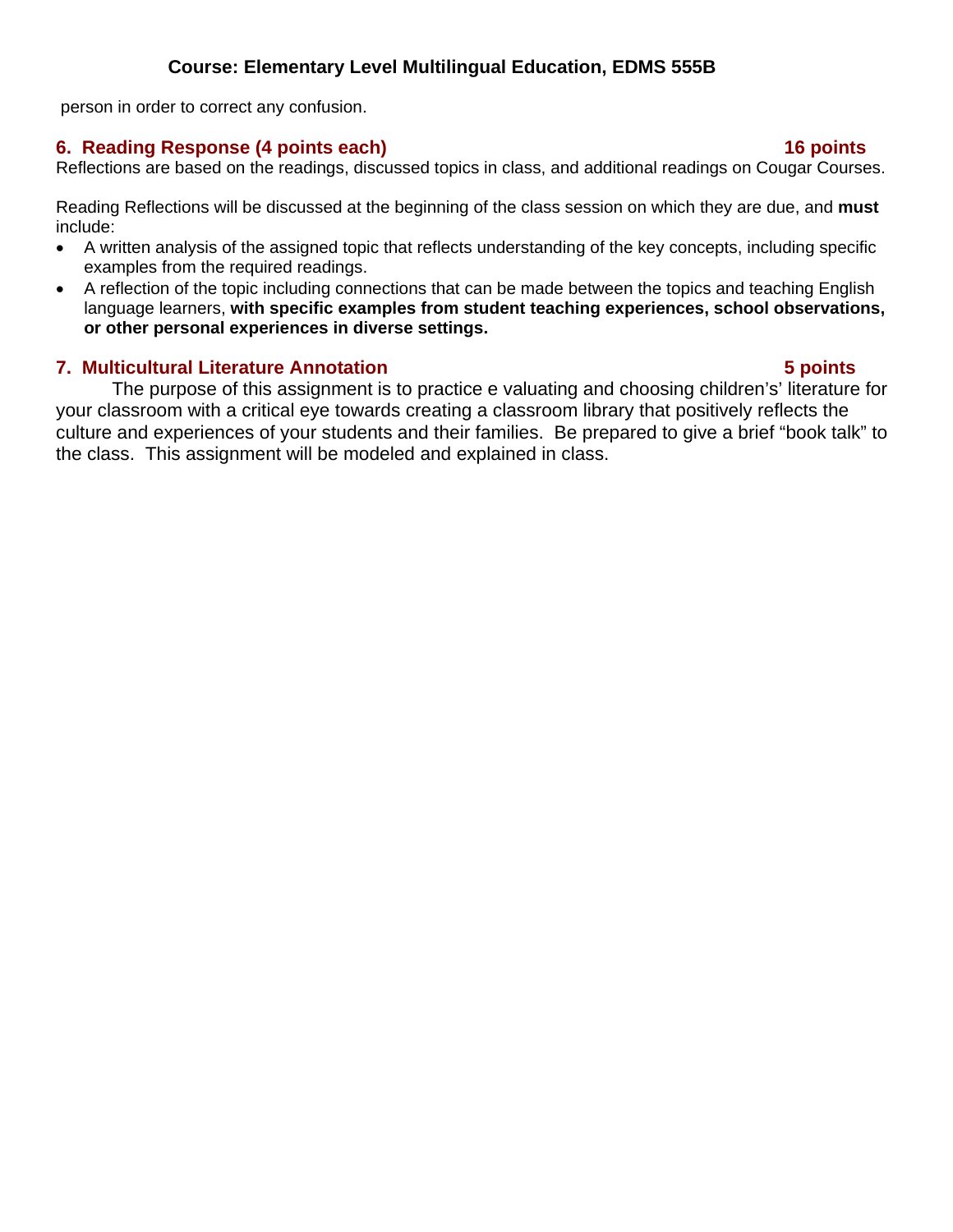**The instructor reserves the right to alter the instructional timeline, add, delete, and /or change topics and assignments in response to individual and class needs. Last Update: 9/6/10** 

| <b>Date</b>                 | <b>Topics</b>                                                                                                                                                                                                                                                                    | <b>Assignments (if any)</b>                                                                                                                                       |
|-----------------------------|----------------------------------------------------------------------------------------------------------------------------------------------------------------------------------------------------------------------------------------------------------------------------------|-------------------------------------------------------------------------------------------------------------------------------------------------------------------|
| Session 1<br>9/1/10         | <b>Introducing Sheltered Instruction</b><br><b>Getting to Know Your Students</b><br>Who Are English Learners?<br>Second Language Acquisition Theories<br>$\bullet$                                                                                                               | <b>Read BEFORE Session 1:</b><br>SIOP Chapter 1 (pp. 2-15)<br>Diaz-Rico: Chapter 3 (Cougar Courses)<br><b>Reading for Session 2:</b><br>SIOP Chapter 1 (pp 15-20) |
| <b>Session 2</b><br>9/8/10  | <b>Bilingual Education; research, theoretical</b><br>$\bullet$<br>framework, history<br><b>SIOP 1: Introducing Sheltered</b><br>$\bullet$<br><b>Instruction</b><br><b>SIOP Model Overview</b><br>$\bullet$<br><b>Discuss ELL/Immigrant Interview</b><br>$\bullet$<br>assignment. | <b>Reading for Sessions 3 &amp; 4:</b><br><b>SIOP Chapter 2 - Lesson Preparation</b><br><b>SIOP Chapter 3 - Buillding Background</b>                              |
| Session 3<br>9/15/10        | <b>Lesson Preparation &amp; Building Background</b><br>Language & Content Objectives<br>$\bullet$<br>Activity: Writing Language & Content<br>Objectives<br>Supplementary materials                                                                                               | <b>Reading for Session 4:</b><br>Download ELD standards and read the<br>Introduction pgs.11-15.                                                                   |
| <b>Session 4</b><br>9/22/10 | <b>Adaptation of content for ELL levels</b><br>$\bullet$<br><b>Building background</b><br>$\bullet$<br><b>Discuss: Observation assignment</b>                                                                                                                                    | <b>Due: ELL/Immigrant Interview</b><br><b>Reading for Session 5:</b><br><b>SIOP Chapter 4 - Comprehensible Input</b>                                              |
| Session 5<br>9/29/10        | <b>Building Background &amp; Comprehensible</b><br>Input<br>Cognitive Academic Language<br>$\bullet$<br>Proficiency: Vocabulary instruction<br>Appropriate Speech<br>$\bullet$<br><b>Techniques used to Access Content</b><br>$\bullet$                                          | <b>Reading for Session 6:</b><br><b>Handout given in Session 5</b>                                                                                                |
| <b>Session 6</b><br>10/6/10 | <b>CELDT Testing</b><br>$\bullet$<br>California English Language<br>$\bullet$<br>Development (ELD) Standards and<br><b>Levels of Proficiency</b><br><b>Aligning California Content Standards</b><br>with ELD Standards                                                           | <b>Reading for Session 7:</b><br><b>SIOP Chapter 5 - Strategies</b><br><b>SIOP Chapter 6 - Interaction</b>                                                        |